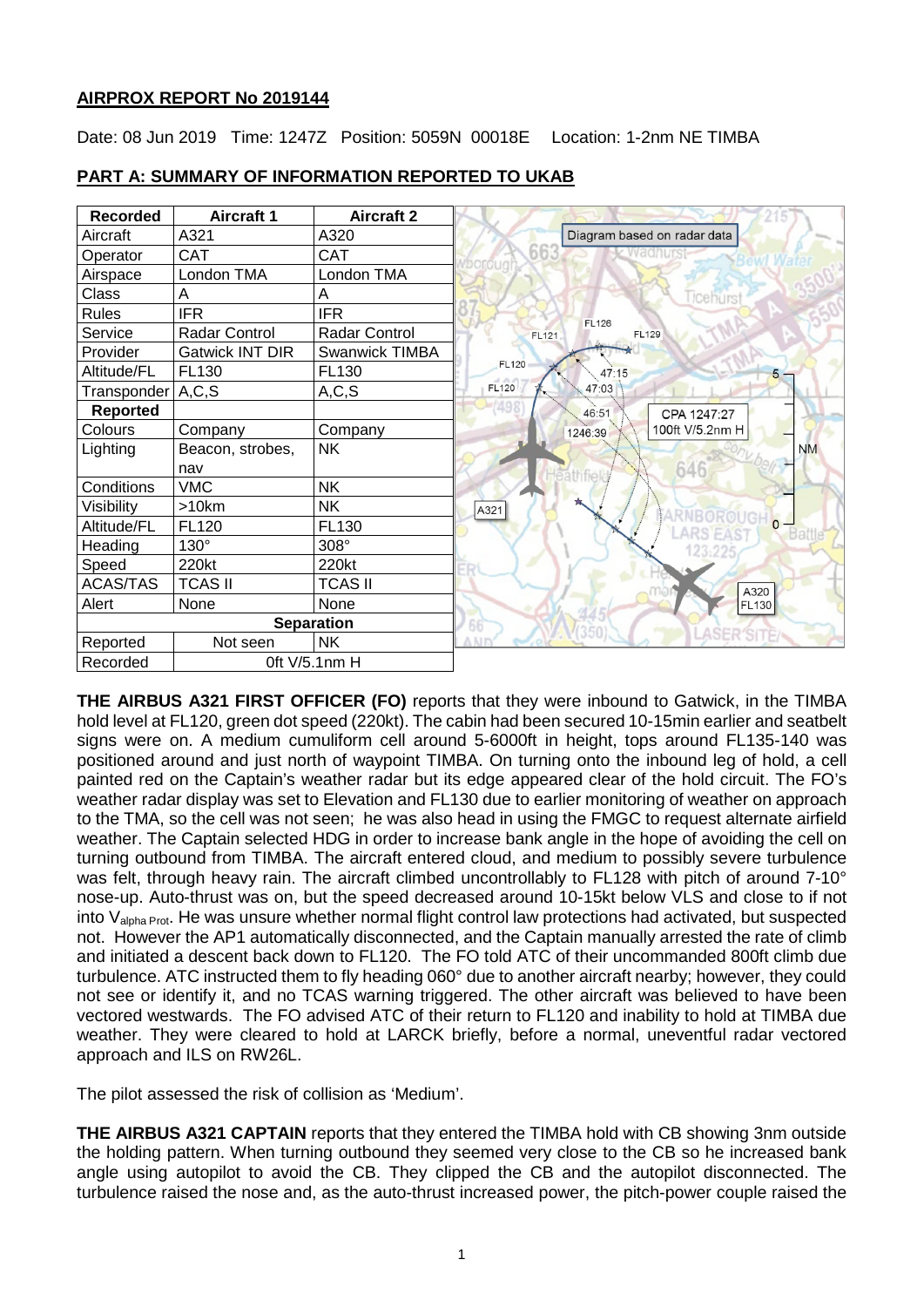nose even more, which caused the level bust. He took manual control and pitched the nose down to regain the cleared FL. ATC called them and they told them it was weather induced. They were placed on heading 120° and cleared to hold at LARCK, due the weather at TIMBA. ATC informed them that there was another aircraft in the hold but they did not see it and there was nothing on their TCAS and there were no alerts.

The pilot assessed the risk of collision as 'Low'.

**THE AIRBUS A320 PILOT** reports that due to receiving late notification of the Airprox he was not able to supply the full details of the incident. He was inbound to Gatwick, in the TIMBA hold at FL130 flying straight-and-level. ATC gave them a left turn to leave the holding pattern. He was aware of traffic below [presumably on TCAS]. He reported the minimum separation as 2-300ft vertical and 3-4nm horizontal [again believed to be from TCAS].

The pilot assessed the risk of collision as 'Low'.

**THE GATWICK INTERMEDIATE (INT) DIRECTOR (DIR)** reports that the pilot of the A321 reported that he had experienced some turbulence in the TIMBA hold, had climbed, but was now descending to his previously assigned level. The Mode C showed blue FL128 and he was established on the outbound leg of the hold. Also in the hold, but behind, was another aircraft at FL130 working TMA South. The TMA South controller and he coordinated the subsequent action and, although separation was lost because the aircraft were in the same holding facility, fortunately they were at different positions.

The weather at Gatwick was recorded as follows:

METAR EGKK 081220Z 24018KT 9999 SCT021 14/11/Q1014=

### **Analysis and Investigation**

### **UKAB Secretariat**

The A321 and A320 pilots shared an equal responsibility for collision avoidance and not to operate in such proximity to other aircraft as to create a collision hazard<sup>[1](#page-1-0)</sup>.

### **Occurrence Investigation**

### **NATS Unit Report**

The A321 and the A320 were established in the TIMBA hold for London Gatwick at FL120 and FL130 respectively. The A321 pilot vacated FL120 and began to climb. The pilot reported that due to turbulence the aircraft had climbed by 800ft. The Mode C of the aircraft increased to FL130 and separation was lost with the A320 which was at FL130. The Gatwick Support controller issued a heading to the pilot of the A321 and the TC TIMBA controller issued a heading to the A320 pilot for the aircraft to vacate the TIMBA hold to restore lateral separation.

The incident occurred on the Gatwick INT/Support (SPT) position. The A321 pilot was under control of the Gatwick INT/SPT position maintaining FL120 in the TIMBA hold. The A320 pilot was maintaining FL130 and was also established in the TIMBA hold, although the aircraft was under control of TC TIMBA.

At 1246:47 (all times UTC), the two aircraft were positioned as illustrated in Figure 1.

<span id="page-1-0"></span>l <sup>1</sup> SERA.3205 Proximity.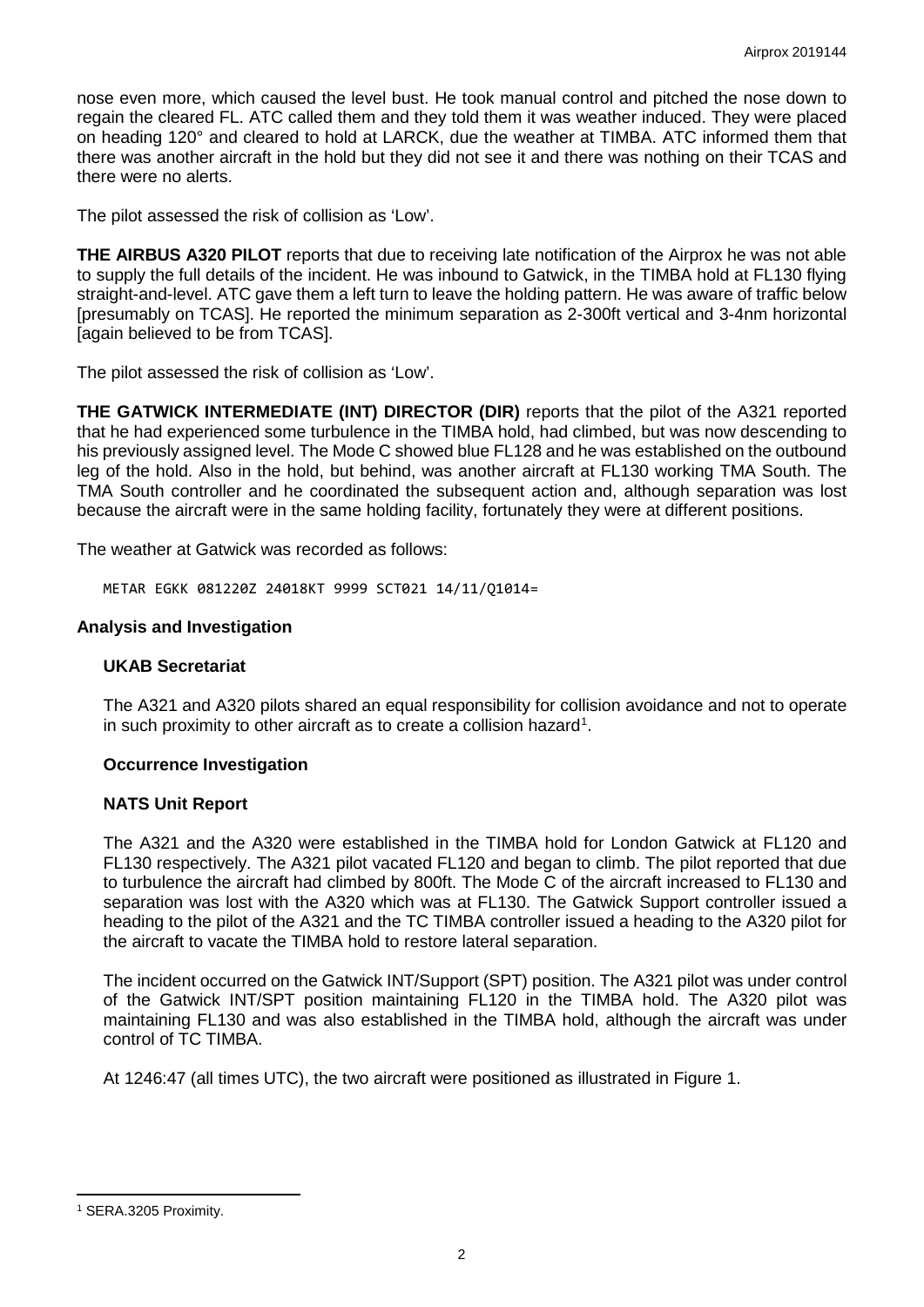

Figure 1 1246:47.

At 1247:02 (Figure 2), the Mode C of the A321 increased to FL121, at which point separation was lost with the A320 that was maintaining FL130.



Figure 2: Point of loss of separation at 1247:02.

At 1247:10, the A321 Mode C turned blue as the Vertical Displacement Advisory Tool (VDAT) activated and the Mode C readout of the A321 increased to FL123. The Gatwick SPT controller reported that this alert was observed but interpreted as the aircraft being in a slow descent (which can also cause an alert) rather than the aircraft climbing. The Gatwick SPT controller reported that next time the radar was observed the Mode C of the A321 had increased to FL128. The climb rate of the aircraft during this event had been a maximum of 3100fpm. Co-incident with this observation was the report from the pilot that the aircraft had deviated from its cleared level and also the controller's colleagues on the TC South sectors who alerted them to the level bust.

[UKAB note: VDAT activates when aircraft have passed through the Selected Flight Level (SFL) by 300ft or more. With a slow rate of descent, an aircraft has to have vacated SFL by 400ft or more before becoming eligible for an alert. Its vertical rate is then monitored, if a rate of 380fpm or less is detected and sustained for 12secs then an alert will be generated.]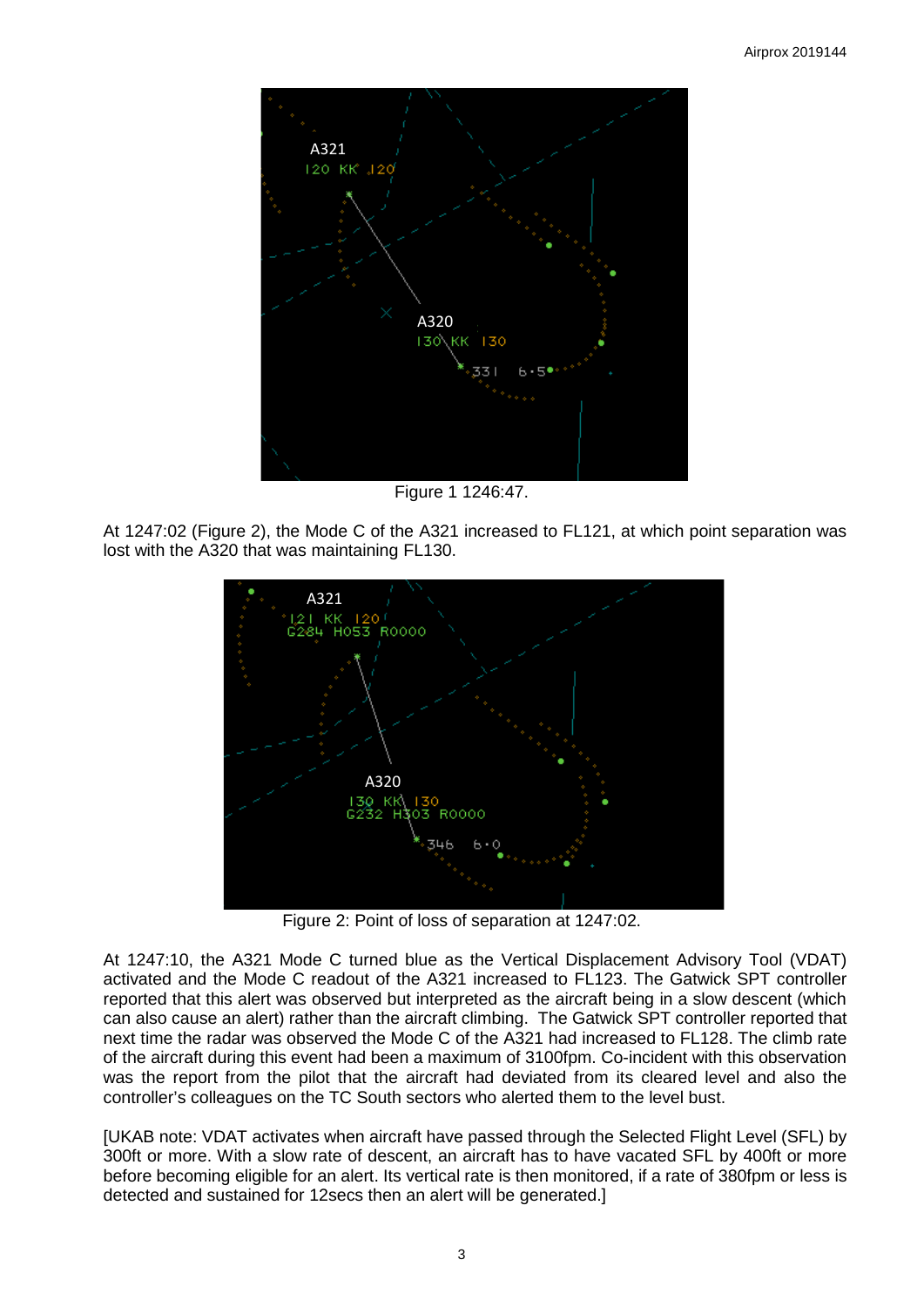The A321 pilot reported, at 1247:16, "*we've just experienced quite a bit of turbulence here through a tower and we've just climbed up 800 feet."* The Gatwick INT DIR responded "*Roger"* at which point another pilot unrelated to the incident requested a weather avoidance heading.

At 1247:30, the TC TIMBA controller instructed the pilot of the A320 to fly a heading of 270°to vacate the TIMBA hold.

Minimum separation also occurred at 1247:30 (Figure 3), and was recorded on the LTCC Multi-Track Radar as 0ft and 5.1nm in the TIMBA hold.



Figure 3: Minimum separation 1247:30.

At 1247:31, the Gatwick SPT controller instructed: "[*A321 C/S] there is also traffic in the TIMBA hold at FL130 I need you to fly a heading of about one two zero degrees now'.* 

The A321 pilot reported at 1247:40 "*that was caused by weather at TIMBA*".

The A321 pilot began to establish onto heading 120° at 1247:43, at which point lateral separation could be applied and separation was restored.

At 1247:44, the Gatwick INT controller informed the A321 pilot that there was traffic in the holding pattern one thousand feet above.

The A321 pilot transmitted, at 1248:08, *"[A321 C/S] just continuing to descend now to flight level 120 staying on the heading of 120 degrees. The weather is at TIMBA so we can't hold there*".

The A321 pilot was subsequently issued radar vectors to then hold at LARCK and the A320 pilot was vectored towards the hold at WILLO.

The incident occurred on Gatwick Approach. The Watch Management Report stated that the position was split with Final Director, Intermediate Director and Support positions all open. This was due to the volume of inbound traffic and cumulonimbus activity resulting in numerous requests for weather avoidance headings.

As soon as the aircraft began to establish on the assigned headings they could be considered to have vacated the hold and therefore lateral as well as vertical separation standards could be applied. As the aircraft were 5.1nm apart at the point at which the headings were issued, as soon as the aircraft began to establish on their assigned headings greater than 3nm lateral separation existed and the loss of separation was resolved.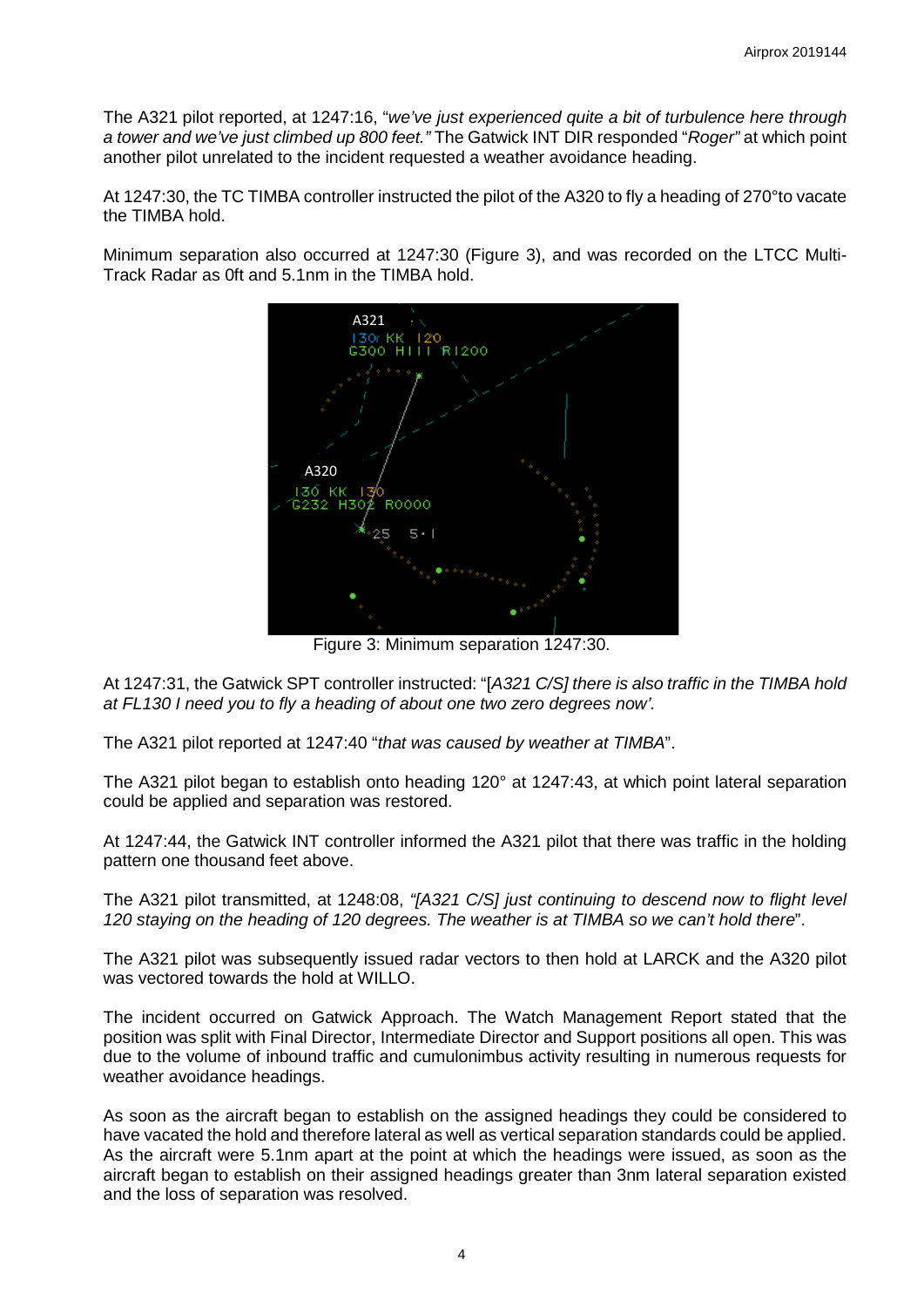# **A321 Operating notes**

A UKAB Civil Airline Pilot member familiar with the Airbus provided an explanation of the A321's operation during the Airprox.

One of the pilots mentioned holding near 'green dot' speed. This was effectively the minimum drag speed indicated on the airspeed indicator below which drag increases the slower you go until the low speed protection takes effect. He believed that the system went straight into the full low-speed regime (illustrated in Figure 4) due to the sudden turbulence which could cause large and sudden changes in airspeed and increase in load factor (increase in positive 'g') through tightening the turn and turbulence.

Increasing load factor causes the system to operate at a higher indicated airspeed than at 1 'g'. At a few kts above stalling speed, full power is automatically applied (A.FLOOR) and the system sets the pitch attitude to maintain the speed. This is where he believed the A321 crew found themselves but, once the speed had increased above the top of the yellow barbers pole, everything returns to normal except that full power (A.FLOOR) is still being applied and the autopilot remains dis-engaged (which probably occurred as they emerged from the cloud with wings level). The 'A.FLOOR' mode needs to be disconnected promptly for 'normal' auto thrust to be re engaged, otherwise it could lead to the significant height excursion as seen in this event.



Figure 4.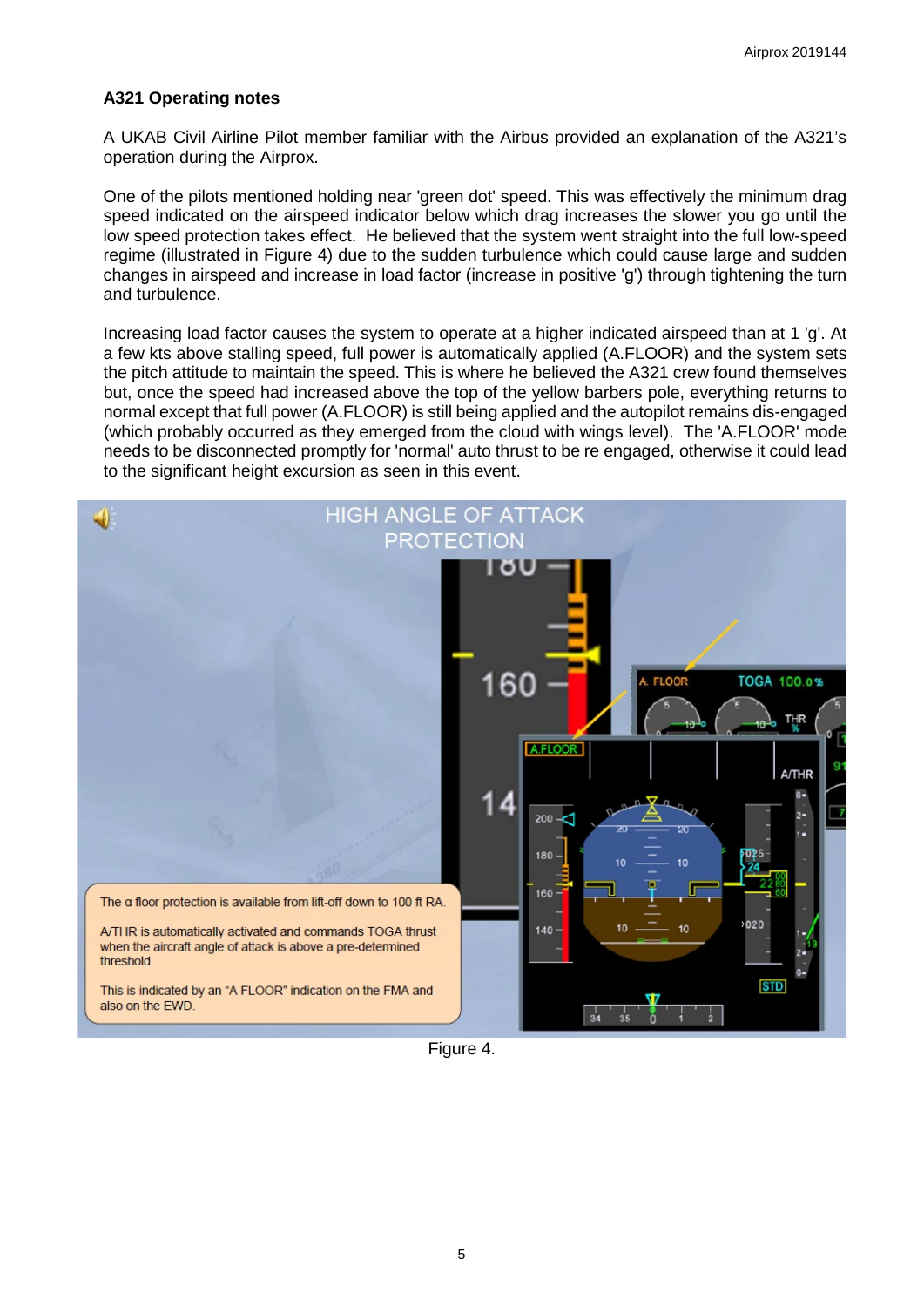## **Generic pilot information about avoiding CBs.**

Ops Manual A for 99% of EASA companies contains the information at Figure 5.

Do not take off if a thunderstorm is overhead or approaching. b)

 $\overline{11146}$  + 6

- At destination hold clear if a thunderstorm is overhead or approaching. Divert if  $\mathbf{C}$ necessary.
- $d)$ Avoid thunderstorms even at the cost of diversion. If avoidance is impossible, follow the recommendations in the preceding paragraphs. Additionally consider the lower aircraft limitations when flaps are extended.

| <b>Flight</b>                           | <b>Echo Characteristics</b>                                                                    |                                                                            |                                                                     |                                                                                         |  |
|-----------------------------------------|------------------------------------------------------------------------------------------------|----------------------------------------------------------------------------|---------------------------------------------------------------------|-----------------------------------------------------------------------------------------|--|
| <b>Altitude</b><br>$(1000s$ of<br>feet) | <b>Shape</b>                                                                                   | <b>Intensity</b>                                                           | Gradient                                                            | Rate                                                                                    |  |
| $0 - 20$                                | Avoid by 10 miles<br>echoes with hooks.<br>fingers, scalloped<br>edges or other<br>protrusions | Avoid by 5 miles<br>echoes with<br>sharp edges or<br>strong<br>intensities | Avoid by 5 miles<br>echoes with<br>strong gradients<br>of intensity | Avoid by 10 miles<br>echoes showing<br>rapid change of<br>shape, height or<br>intensity |  |
| $20 - 25$                               |                                                                                                | Avoid all echoes by 10 miles                                               |                                                                     |                                                                                         |  |
| 25-30                                   |                                                                                                | Avoid all echoes by 15 miles                                               |                                                                     |                                                                                         |  |
| Above 30                                |                                                                                                | Avoid all echoes by 20 miles                                               |                                                                     |                                                                                         |  |

#### 8.3.8.3 Use of Weather Radar - Guidance to Pilots

### **NOTE:**

Ŧ

- If storm clouds have to be overflown, always maintain at least 5000ft vertical separation  $(1)$ from cloud tops. It is difficult to estimate this separation but ATC or meteorological information on the altitude of the tops may be available for guidance.
- If the radar has become inoperative, avoid by 10 miles any storm that by visual  $(2)$ inspection is tall, growing rapidly or has an anvil top.
- $(3)$ When operating at night or in areas of possible Cb activity, normal airmanship and procedure would suggest that both weather radars are selected on unless one ND is required for Terrain warning purposes in accordance with Fleet SOPs.
- $(4)$ Avoid flying under a cumulo-nimbus overhang. If such flight cannot be avoided, tilt the antenna full up occasionally to determine, if possible, whether precipitation (which may be hail) exists in or is falling from the overhang.
- When operating into or out of airfields where terrain and weather are both factors, it is  $(5)$ recommended that one pilot selects his ND to weather radar while the other pilot selects terrain.

### Figure 5.

## **Summary**

An Airprox was reported when an A321 and an A320 flew into proximity in the TIMBA hold at 1247hrs on Saturday 8<sup>th</sup> June 2019. Both pilots were operating under IFR in VMC, the A321 pilot in receipt of a Radar Control Service Gatwick Approach and the A320 pilot in receipt of a Radar Control Service from the Timba Sector.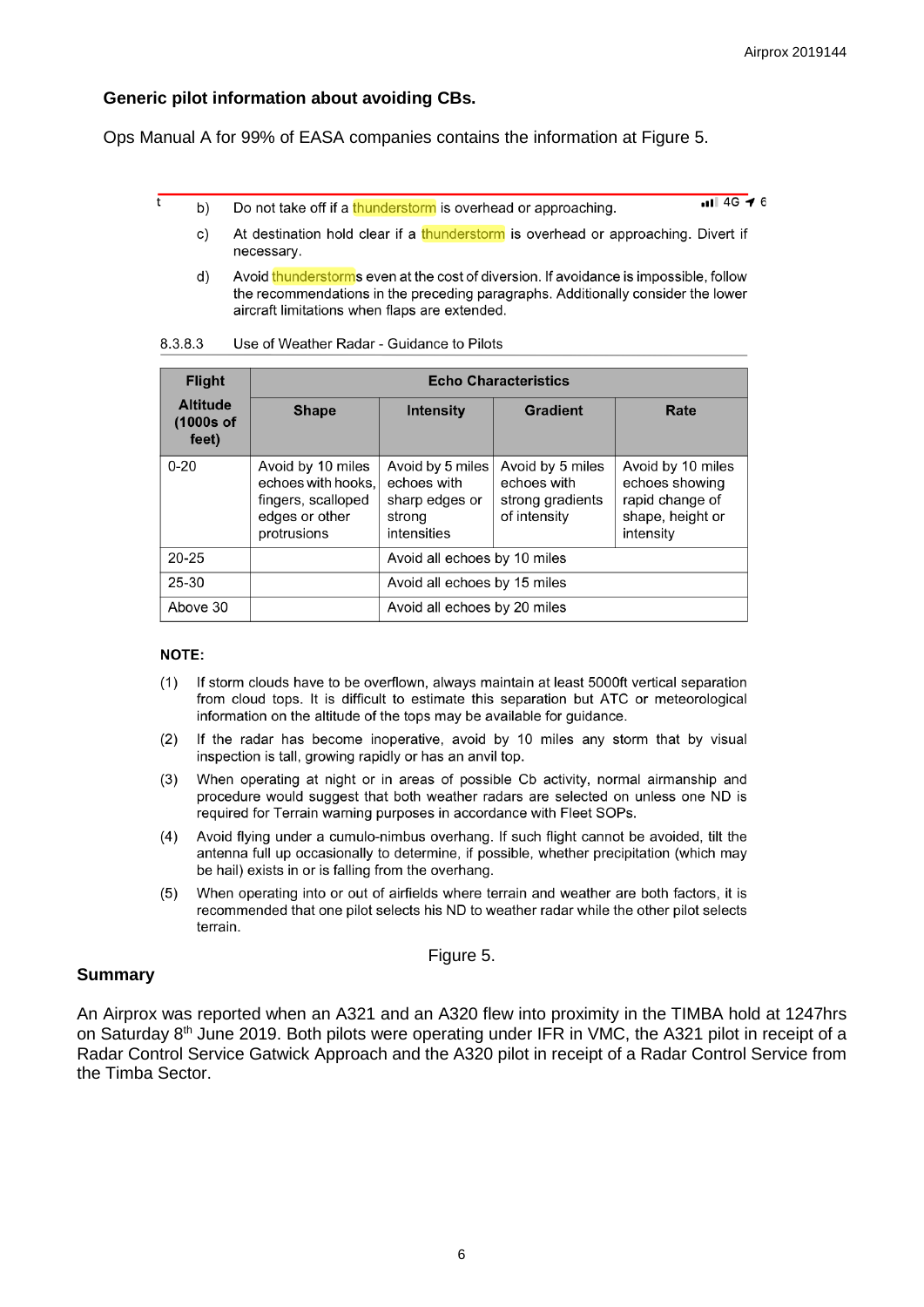# **PART B: SUMMARY OF THE BOARD'S DISCUSSIONS**

Information available included reports from the pilots, the Gatwick Intermediate (INT) Director (DIR), area radar and RTF recordings and reports from the appropriate ATC and operating authorities. Relevant contributory factors mentioned during the Board's discussions are highlighted within the text in bold, with the numbers referring to the Contributory Factors table displayed in Part C.

The Board first turned their attention to the actions of the A321 pilot. The crew reported that they were aware of a medium cumuliform cell around 5-6000ft in height with tops around FL135-FL140, positioned around and just north of TIMBA. Initially they thought that the edge appeared clear of the holding pattern but, when turning outbound they seemed very close to the CB so the captain increased the bank angle using autopilot to avoid the CB. The Board wondered why the pilot had not asked the controller either to enter the hold with a left turn rather than the published right turn or to leave the holding area completely to avoid the possibility of entering the CB (**CF1**). A Civil Controller member commented that this type of request was not unusual in these weather conditions and this is reinforced by the guidance given in the Ops Manual (Figure 5). As the A321 entered the CB, it experienced severe turbulence which also resulted in the aircraft's flight control logic causing it to climb above its cleared level to FL130 (**CF2**). The A321's FO reported that approaching TIMBA he had been 'heads-in' using the Flight Management Guidance Control to request alternate airfield weather in case it was necessary to divert, and members with civil airline experience commented that, in their opinion, this should have been done much earlier such that he should not have allowed himself to be distracted by this task at a critical period (**CF4**).

Fortuitously, as the A321 reached FL130, the level of the A320, the 2 aircraft were 5.1nm apart. Notwithstanding, this was a loss of standard separation because aircraft in the hold are only deemed to be separated vertically; as soon as the A321 climbed above FL120, separation was lost. However, once both controllers had instructed their respective pilots to take up deconflicting headings to leave the TIMBA hold, they could then be deemed as re-establishing separation which was then greater than the required 3nm. Although there had been a *de facto* level bust, this had occurred largely outside the control of the A321 pilots as the aircraft automatically responded to the turbulence conditions.

Turning to the risk, the Board agreed that although this situation was highly undesirable and could easily have resulted in a different outcome if the 2 aircraft had been geographically coincident, in the circumstances of this incident there been no risk of a collision because of the horizontal distance between the two aircraft when they were at the same level. Recognising that safety had been reduced and that normal safety standards and procedures had not pertained, the Board assessed the risk as Category C; safety had been degraded, fortuitously with no risk of a collision.

# **PART C: ASSESSMENT OF CONTRIBUTORY FACTORS AND RISK**

Contributory Factors:

|     | 2019144                                                        |                                                |                                  |  |  |
|-----|----------------------------------------------------------------|------------------------------------------------|----------------------------------|--|--|
| CF. | <b>Factor</b>                                                  | <b>Description</b>                             | Amplification                    |  |  |
|     | <b>Flight Elements</b>                                         |                                                |                                  |  |  |
|     | • Tactical Planning and Execution                              |                                                |                                  |  |  |
|     | <b>Human Factors</b>                                           | • Insufficient Decision/Plan                   | Inadequate plan adaption         |  |  |
| 2   | <b>Human Factors</b>                                           | • Flight Level/Altitude Deviation (Level Bust) |                                  |  |  |
|     | • Situational Awareness of the Conflicting Aircraft and Action |                                                |                                  |  |  |
| 3   | <b>Human Factors</b>                                           | • Distraction - Job Related                    | Pilot was engaged in other tasks |  |  |

Degree of Risk: C